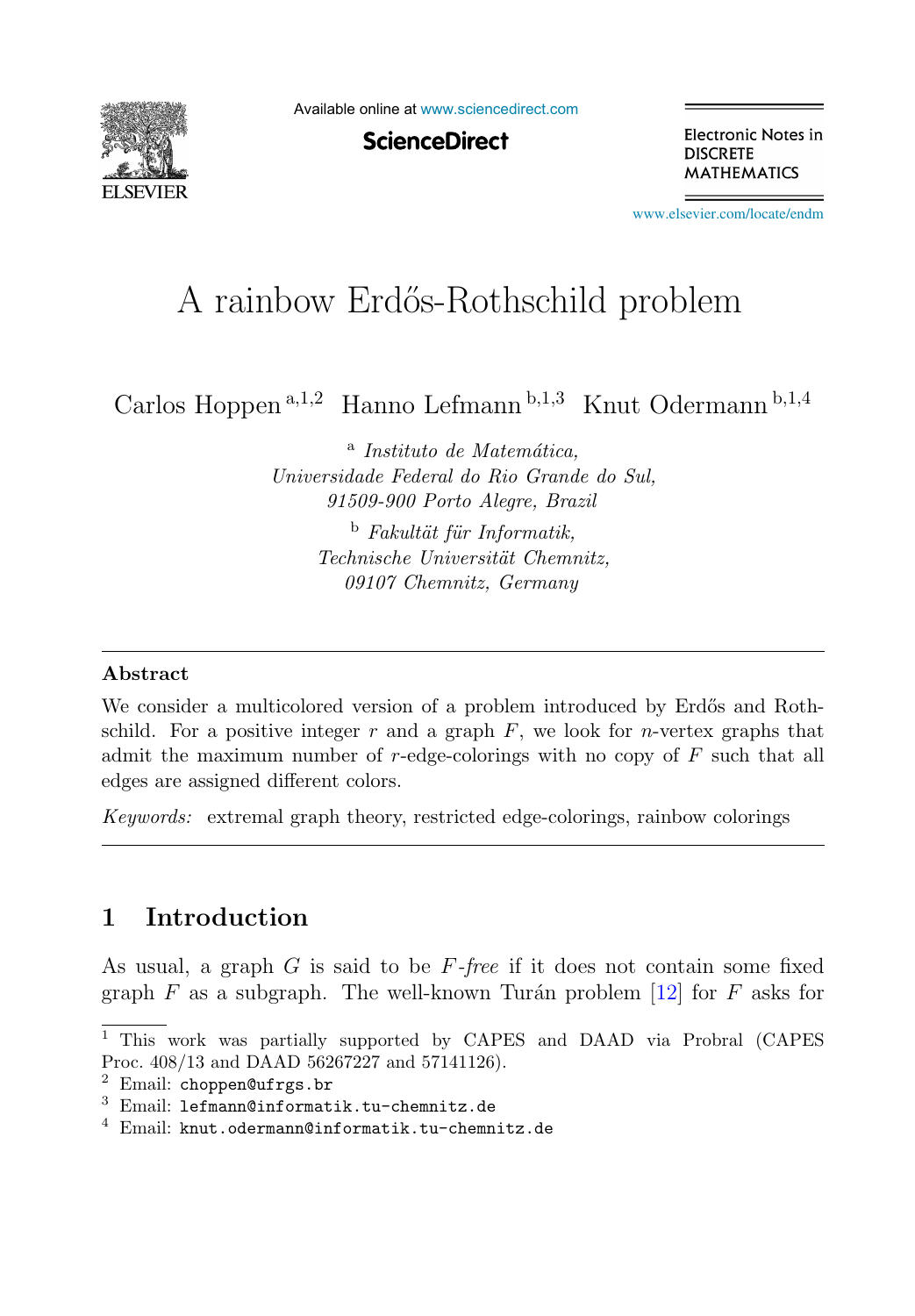the maximum number  $ex(n, F)$  of edges over all F-free *n*-vertex graphs and for the graphs that achieve this maximum, which are called F-extremal. This is one of the most popular problems in extremal graph theory and there is a vast literature related with it (for more information and recent developments, we refer to Keevash  $[8]$ , and the references therein). The Turán problem was generalized to a multicolored setting by Keevash, Saks, Sudakov and Verstraëte [10]. They looked for *n*-vertex *multigraphs* with the largest number of edges which admit an r-edge-coloring such that all color classes induce simple graphs and there is no *rainbow copy* of the forbidden graph  $F$ , that is, no copy of  $F$  such that every edge is colored differently. (We observe that the edge-colorings here are not proper unless explicitly mentioned.) Another multicolored extension of the Turán problem was introduced by Keevash, Mubayi, Sudakov and Verstraëte  $[9]$ , who looked for graphs with the largest number of edges which admit a proper  $r$ -edge-coloring with no rainbow copy of  $F$ .

The problem studied in this paper has been motivated by a series of developments which followed a question raised by Erdős and Rothschild  $[4]$  regarding edge-colorings of graphs avoiding a given monochromatic subgraph. Instead of looking for n-vertex graphs with the largest number of edges that satisfy some property, Erdős and Rothschild were interested in  $n$ -vertex graphs that admit the largest number of  $r$ -edge-colorings such that every color class is F-free. With respect to the complete graph  $K_{\ell}$  on  $\ell$  vertices, in particular, they conjectured that the number of  $K_{\ell}$ -free 2-colorings is maximized by the  $(\ell - 1)$ -partite Turán graph on *n*-vertices. Note that F-extremal graphs are natural candidates, as any r-coloring is trivially F-free, which leads to  $r^{\exp(n,F)}$ such colorings. Yuster [13] provided an affirmative answer to this conjecture for  $K_3$  and any  $n \geq 6$ , while Alon, Balogh, Keevash and Sudakov [1] showed that, for  $r \in \{2,3\}$  and  $n \geq n_0$ , where  $n_0$  is a constant depending on r and  $\ell$ , the respective Turán graph is also optimal for the number of  $K_{\ell}$ -free rcolorings. However, they also proved that Turán graphs are not optimal for any  $r \geq 4$ , but did not characterize the extremal graphs. A detailed account of recent progress in this problem may be found in Hoppen, Kohayakawa and Lefmann [5].

Balogh [2] added a twist to this problem by considering edge-colorings of a graph avoiding a copy of  $F$  with a *prescribed colored pattern*. Naturally, given a number r of colors and a graph  $F$ , an r-pattern P of F is a partition of its edge set into r (possibly empty) classes, and an edge-coloring of a graph  $G$  is said to be  $(F, P)$ -free if G does not contain a copy of F in which the partition of the edge set induced by the coloring is isomorphic to  $P$ . Regarding this problem, Balogh proved that, for  $r = 2$  colors and any 2-color pattern of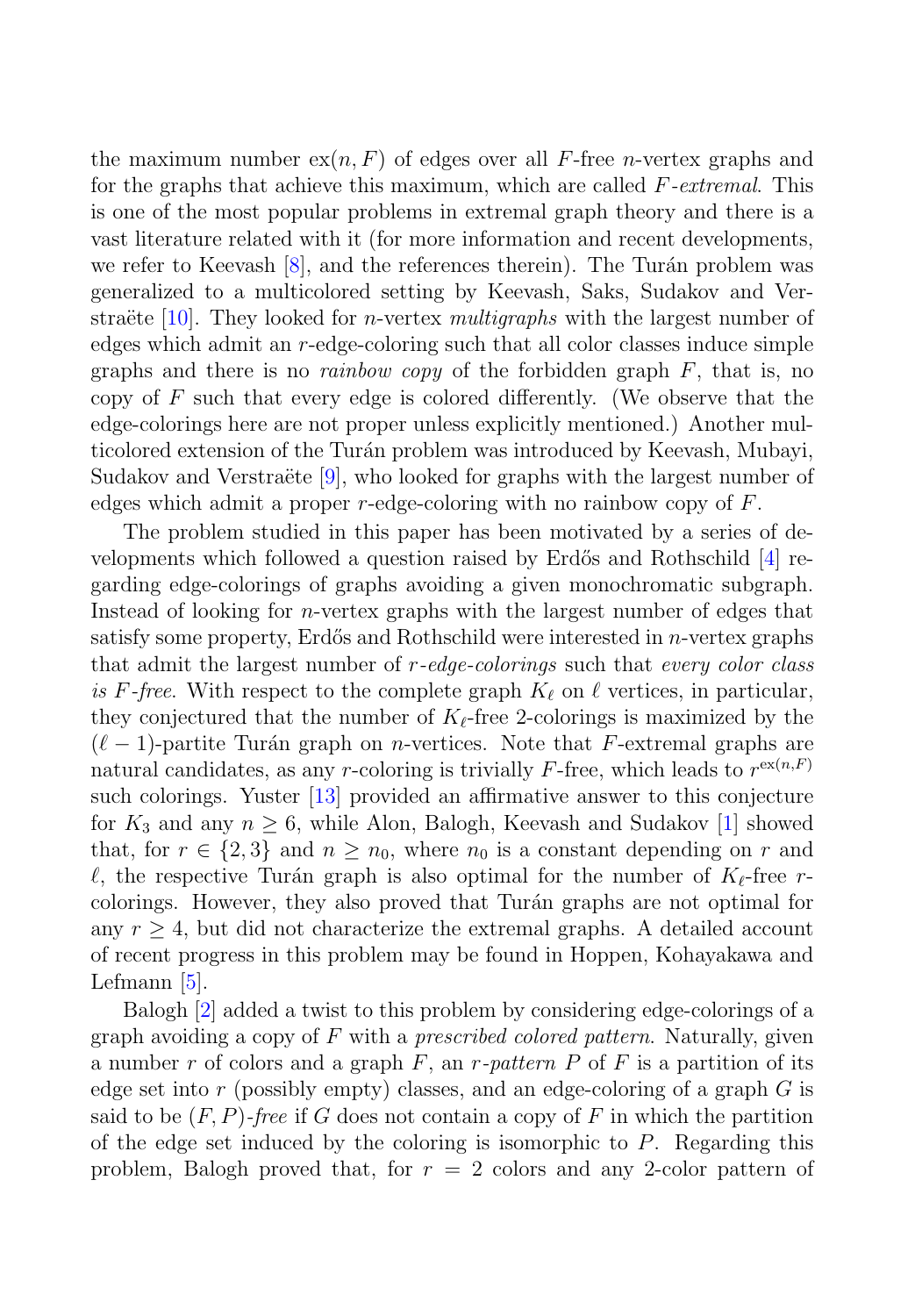$K_{\ell}$ , the  $(\ell - 1)$ -partite Turán graph on  $n \geq n_0$  vertices once again yields the largest number of 2-colorings with no forbidden pattern of  $K_{\ell}$ . However, he also remarked that, if we consider  $r = 3$  and a rainbow-colored triangle, the complete graph on *n* vertices already admits  $3 \cdot 2^{n \choose 2} - 3$  colorings, by just choosing two of the three colors and coloring the edges of  $K_n$  arbitrarily with these two colors. This is more than  $3^{n^2/4}$ , which is an upper bound on the number of 3-colorings of the bipartite Turán graph.

Fix a positive integer r and a graph  $F$ , and let P be a pattern of F. Let  $\mathcal{C}_{r,F,P}(G)$  be the set of all  $(F, P)$ -free r-colorings of a graph G. We write

$$
c_{r,F,P}(n) = \max \{ |C_{r,F,P}(G)| : |V(G)| = n \},\
$$

and we say that an *n*-vertex graph G is  $\mathcal{C}_{r,F,P}$ -extremal if  $|\mathcal{C}_{r,F,P}(G)| = c_{r,F,P}(n)$ . In this paper, our main objective is to study  $\mathcal{C}_{r,F,P}$ -extremal graphs where P is the rainbow pattern, that is, where every edge is assigned to a different class.

**Theorem 1.1** Let F be a bipartite graph, let P be a pattern of F with  $t > 3$ nonempty classes, and fix a positive integer  $r \geq t$ . Then there exists  $n_0$  such that, for every  $n \ge n_0$ , we have  $c_{r,F,P}(n) \le (t-1)^{\binom{n}{2} + o(n^2)}$ .

Note that we may trivially obtain  $(t-1)^{n \choose 2}$  distinct  $(F, P)$ -free colorings if we color the complete graph with a fixed set of  $t-1$  colors, so that Theorem 1.1 implies that the complete graph is almost optimal for any pattern with at least three classes in a bipartite graph. In particular, this holds for rainbow patterns of bipartite graphs with at least three edges. In fact, in the case where  $F = S_t$ is a star with  $t > 3$  edges and P is the rainbow pattern, Sanches and the current authors [7] have proved that, for all values of  $r > 3$  and sufficiently large n, the complete graph  $K_n$  is the single  $\mathcal{C}_{r,F,P}$ -extremal graph on *n* vertices. Moreover, two of the authors [6] reached the same conclusion for matchings with at least three edges; however, they have found patterns where the number of classes is less than three for which the complete graph is not optimal.

The structure of  $\mathcal{C}_{r,F,P}$ -extremal graphs seems to be rather different for rainbow patterns when  $F$  is not bipartite. For instance, in the case of rainbow patterns of complete graphs, we show that the corresponding Turán graph is almost optimal if the number of colors is large.

**Theorem 1.2** For any positive integer s, there exist  $r_0$  such that, for all  $r \geq r_0$ , we have  $c_{r,K_s,P}(n) \leq r^{\frac{s-2}{2(s-1)}n^2(1+o(1))}$ , where P denotes the rainbow pattern.

The ingredients used in the proof of Theorem 1.2 allow us to derive the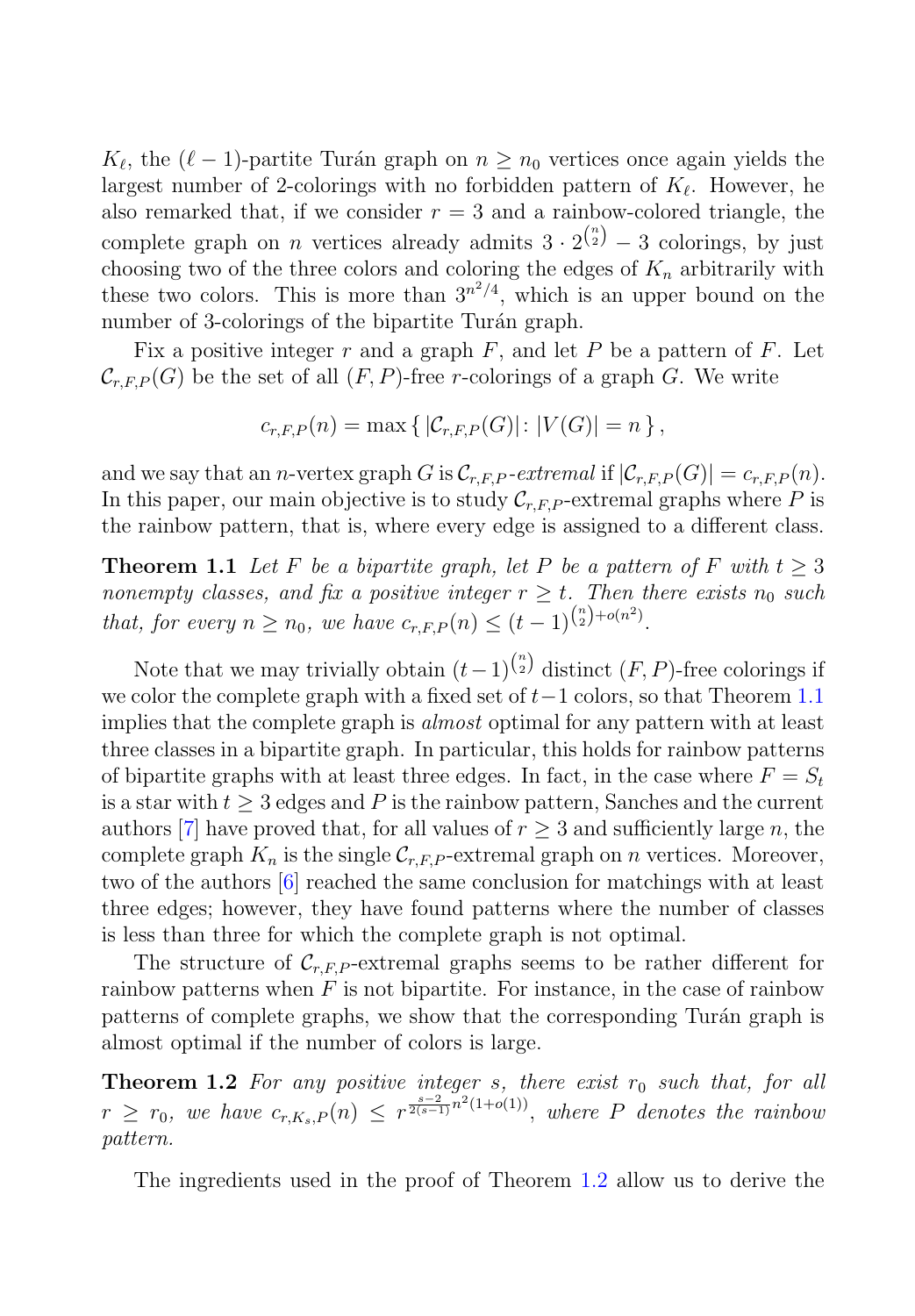following more precise result for rainbow triangles.

**Theorem 1.3** For all  $r \geq 3$ , we have

$$
c_{r,K_3,P}(n) \le \begin{cases} 2^{\frac{n^2}{2}(1+o(1))} & \text{for } r=3\\ r^{\frac{n^2}{4}(1+o(1))} & \text{for } r\ge 4. \end{cases}
$$
 (1)

In particular, this shows that  $K_n$  is almost optimal in the previous example of 3-colorings avoiding rainbow triangles, while  $K_{\lfloor n/2 \rfloor,\lceil n/2 \rceil}$  is almost optimal for r-colorings with  $r \geq 4$ . Note however, that for  $r = 4$  colors the complete graph  $K_n$  yields at least  $6 \cdot 2^{n \choose 2} - 8$  many 4-colorings avoiding a rainbow triangle, by just coloring it with only two chosen colors. In fact, it was recently proven [3] that  $K_n$  is indeed optimal in the case  $r = 3$ , and we may prove here that  $K_{\lfloor n/2 \rfloor, \lceil n/2 \rceil}$  is extremal for all  $r \ge 10$ .

**Theorem 1.4** For all  $r \geq 10$  and  $n \geq 5$ , the bipartite Turán graph is the single  $\mathcal{C}_{r,K_3,P}$ -extremal graph on n vertices.

We believe that the bound  $r > 10$  can be improved by performing more careful calculations. In the next section, we comment on the proofs of the above theorems. To conclude this section, we present natural questions raised by the results obtained so far: is there a pattern with at least three classes in a bipartite graph for which the complete graph is not optimal? Is there any graph F that admits an  $\mathcal{C}_{r,F,P}$ -extremal graph that is neither F-extremal nor complete, where P denotes the rainbow pattern?

## **2 Overview of the proofs**

The proofs of our first three theorems follow the same general structure, which is based on a multicolored version of the Szemerédi Regularity Lemma (see  $[11,1]$ ). To bound the number of colorings with the appropriate restriction in a graph  $G = (V, E)$ , we first fix a coloring and find a partition  $V = V_1 \cup \cdots \cup V_k$  which is simultaneously regular for the graphs induced by each color. This leads to a cluster graph with vertex set  $\{1,\ldots,k\}$  where each edge  $\{i, j\}$  is assigned a list consisting of all colors with respect to which the pair  $(V_i, V_j)$  is regular and has density above a certain threshold. At this point, we restrict the structure of the cluster graph and of the lists that may be assigned to it because colorings are  $(F, P)$ -free. For instance, in the cluster graphs associated with colorings as in Theorem 1.1, at most  $t-1$  colors may appear in the list associated with each edge of the cluster graph, since, if we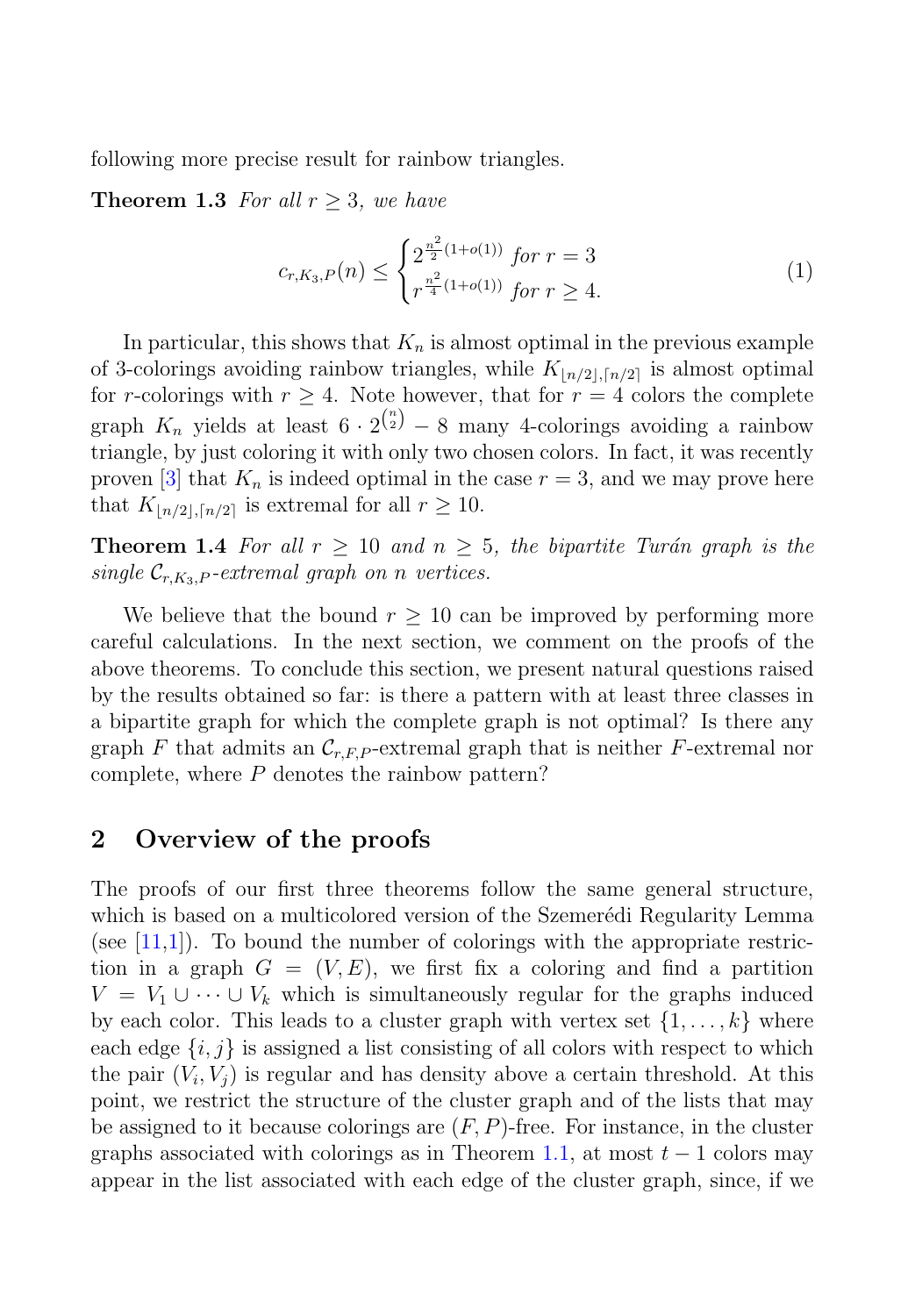had a pair in the partition that were both regular and dense with respect to these t colors, we would find a copy of the forbidden bipartite graph  $F$  with any pattern  $P$  with  $t$  non-empty classes in the original coloring using a standard embedding argument. (Note that this justifies the factor  $(t-1)^{\binom{n}{2}}$  in the upper bound, which is the number that we obtain if we color the edges of the complete graph arbitrarily with  $t - 1$  colors.) Once we have a result of this type, we conclude the proof by considering all feasible cluster graphs and counting the number of colorings of the original graph for which some partition would lead to each such cluster graph.

To describe the proof of Theorem 1.2, we explain how to restrict the lists in the cluster graph so as to avoid rainbow copies of  $K_s$  in the original graph.

Recall that  $[r] = \{1, \ldots, r\}$  is the set of colors and let  $R = (U, E)$  be a simple graph on k vertices. Let  $\mathcal{L}_F^{(r)}(R) = \{L_e \subseteq [r] | e \in E \}$  be an assignment of non-empty lists  $L_e \subseteq [r]$  to the edges e of R such that in R no rainbow-F can be constructed when coloring each edge with a color of the corresponding list in  $\mathcal{L}_F^{(r)}(R)$ . Set  $\lambda_F^{(r)}(R) = \max_{\mathcal{L}_F^{(r)}(R)} \prod_{e \in E} |L_e|$  and  $\lambda_{F,k}^{(r)} = \max_R {\lambda_F^{(r)}(R)},$ where the maximum runs over all k-vertex graphs R. Theorem  $1.2$  may then be obtained by combining the general argument above with the following lemma.

**Lemma 2.1** For all  $s \geq 3$  there is  $r_0(s)$  such that for every  $r \geq r_0(s)$  and all  $k = \ell(s-1)$ , where  $\ell$  is a positive integer, we have  $\lambda_{K_s,k}^{(r)} \leq r^{\frac{s-2}{2(s-1)}k^2}$ .

**Proof.** Let  $R = (V, E)$  be a graph on  $k = \ell(s - 1)$  vertices. We prove the lemma by induction on  $\ell$ . The result holds for  $\ell = 1$ , as  $[(s-2)(s (1)^2]/[2(s-1)] = {s-1 \choose 2}$ . Now let  $\ell \geq 2$ . Let  $\mathcal{L}_{K_s}^{(r)}(R) = \{L_e \subseteq [r] | e \in E\}$ be an assignment of non-empty lists to the edges of  $R$  such that no rainbow copy of  $K_s$  arises. Assume that R contains a complete graph  $K_{s-1}$ , say with vertex set  $V' = \{v_1, \ldots, v_{s-1}\}\$ , each of whose edges e has a list  $L_e$  of size at least  $\binom{s}{2}$ . Let  $T \subseteq V \setminus V'$  be the set of all vertices w which are adjacent to all vertices of V', and let  $e_i(w) = \{w, v_i\}, i = 1, \ldots, s - 1$ , be the corresponding edges. Then, for any vertex  $w \in T$  and any possible assignment of colors from each of the lists  $L_{e_1(w)},\ldots,L_{e_{s-1}(w)}$  two colors must be the same as otherwise a rainbow  $K_s$  arises. This implies that, for any vertex  $w \in T$ ,

$$
\prod_{i=1}^{s-1} |L_{e_i(w)}| \le r^{s-3}.
$$
\n(2)

Indeed, this is an application of Hall's Theorem to the bipartite graph whose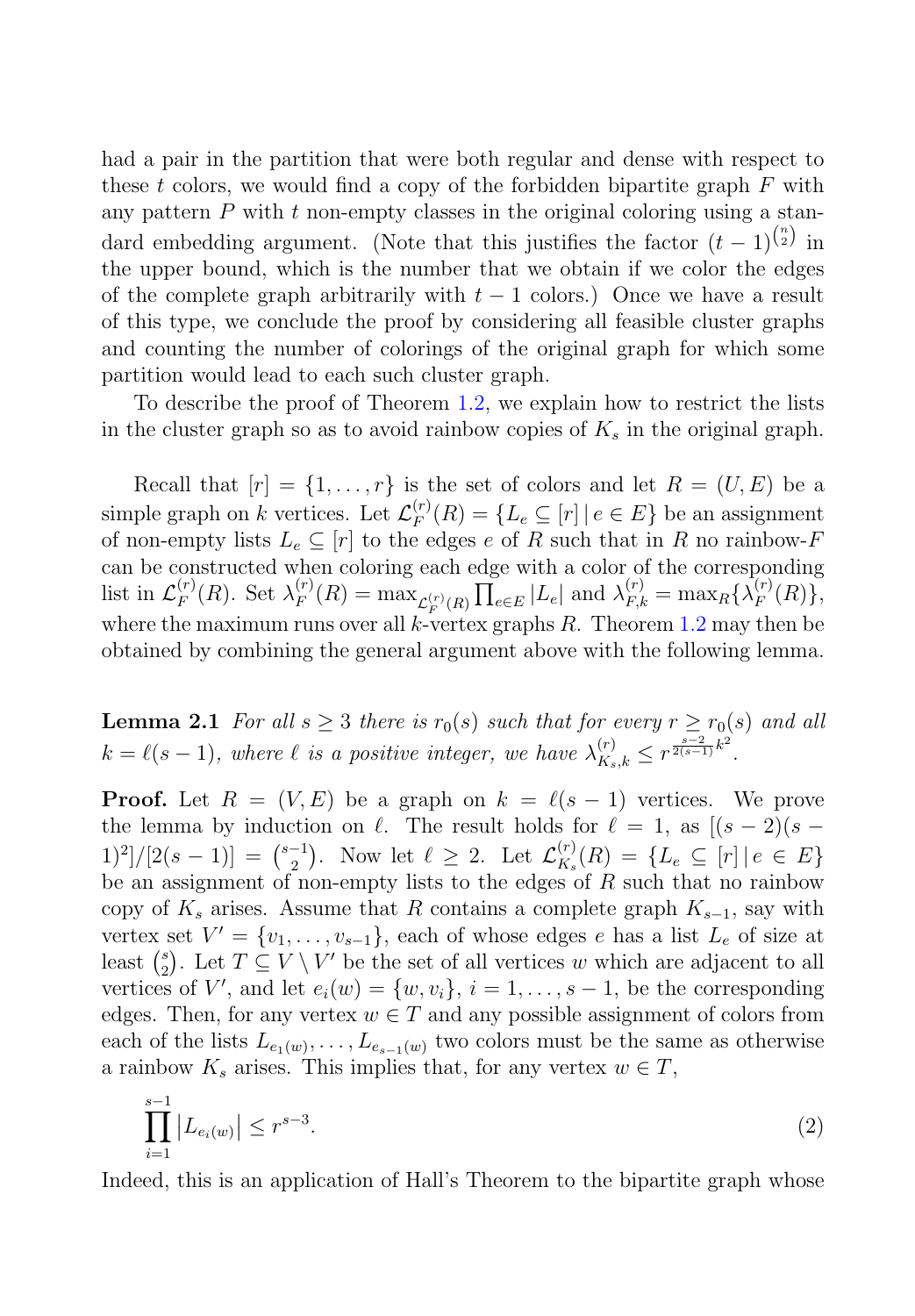vertices are given by  $\{e_1(w), \ldots, e_{s-1}(w)\}\$  and  $[r]$ , and a color is adjacent to  $e_i(w)$  if it lies in  $L_{e_i(w)}$ . Our assumption implies that there must be  $J \subseteq$  $\{1,\ldots,s-1\}, |J| \geq 2$ , such that  $\left|\bigcup_{j\in J} L_{e_j(w)}\right| \leq |J|-1$ . This leads to  $\left| \sum_{j\in J}^{s-1} |L_{e_i(w)}| \right| \le \prod_{j\in J} |L_{e_j(w)}| \cdot \prod_{i \notin J} |L_{e_i(w)}| \le (|J| - 1)^{|J|} \cdot r^{s-1-|J|}$ , which is maximized by  $|J| = 2$  since  $|J| \leq r$ . Thus  $\prod_{i=1}^{s-1} |L_{e_i(w)}| \leq r^{s-3}$ .

To settle this case, note that any vertex  $v \in V \setminus (T \cup V')$  is adjacent to at most  $(s-2)$  vertices of  $K_{s-1}$  and each of these edges has a list of size at most r. We infer, with  $(2)$  and the induction hypothesis, that

$$
\lambda_{K_s}^{(r)}(R) \leq \lambda_{K_s}^{(r)}(K_{s-1}) \cdot r^{(s-3)|T|} \cdot (r^{s-2})^{(k-s+1-|T|)} \cdot \lambda_{K_s,k-s+1}^{(r)} \leq r^{\binom{s-1}{2}} \cdot r^{(s-3)|T|} \cdot r^{(s-2)(k-s+1-|T|)} \cdot r^{\frac{s-2}{2(s-1)}(k-s+1)^2} \leq r^{\frac{s-2}{2(s-1)}k^2}.
$$

To conclude the proof, assume now that the graph R does not contain a copy of  $K_{s-1}$  such that each list has at least  $\binom{s}{2}$  colors. Then the number of edges  $e \in E$  with lists of size at least  $\binom{s}{2}$  is at most  $\text{ex}(k, K_{s-1}) \leq \frac{s-3}{2(s-2)}k^2$ . We  $\inf \inf \limits_{A_s} \lambda^{(r)}_s(R) \leq r^{\frac{s-3}{2(s-2)}k^2} \cdot \left( \binom{s}{2} - 1 \right)^{\frac{k^2}{2} - \frac{s-3}{2(s-2)}k^2} < r^{\frac{s-2}{2(s-1)}k^2} \text{ for } r \geq r_0(s) \geq$  $\left(\binom{s}{2} - 1\right)^{s-1}$ , which finishes the proof.  $\square$ 

An argument of the same type may be used to establish Theorem 1.3.

Finally, the proof of Theorem 1.4 is the most involved in this paper. Even though it does not require particularly deep methods, we need to count the number of r-colorings with no rainbow triangles in a very precise manner, and consider several cases, to obtain the required result by induction on  $n$ . To give a vague idea about the structure of the proof, we consider a much simpler version, which proves the result with the restriction  $r \geq 74$ , in which case the result holds for all  $n \geq 4$ . Note, however, that for  $n = 3$  and  $r \geq 2$ , a triangle  $K_3$  allows  $(3r^2-2r)$  rainbow  $K_3$ -free r-edge-colorings, while the corresponding number for the Turán graph for  $K_3$  is only  $r^2$ . We make use of the following facts:

The proof of this weak version of Theorem 1.4 is as follows. We use the fact that, when we are given a graph  $H$  consisting of a triangle with vertex set  $\{v_1, v_2, v_3\}$  and additional vertices  $w_1, \ldots, w_\ell$  together with some subset of the set of edges  $\{w_j, v_i\}, i = 1, 2, 3$  and  $j = 1, \ldots, \ell$ , the number of r-colorings of H with no rainbow triangles is bounded above by

$$
6\binom{r}{2}(5r-2)^{\ell} + r(7r-6)^{\ell}.
$$
 (3)

With this, we show that the Turán graph is optimal for  $n \in \{4, 5, 6\}$ . In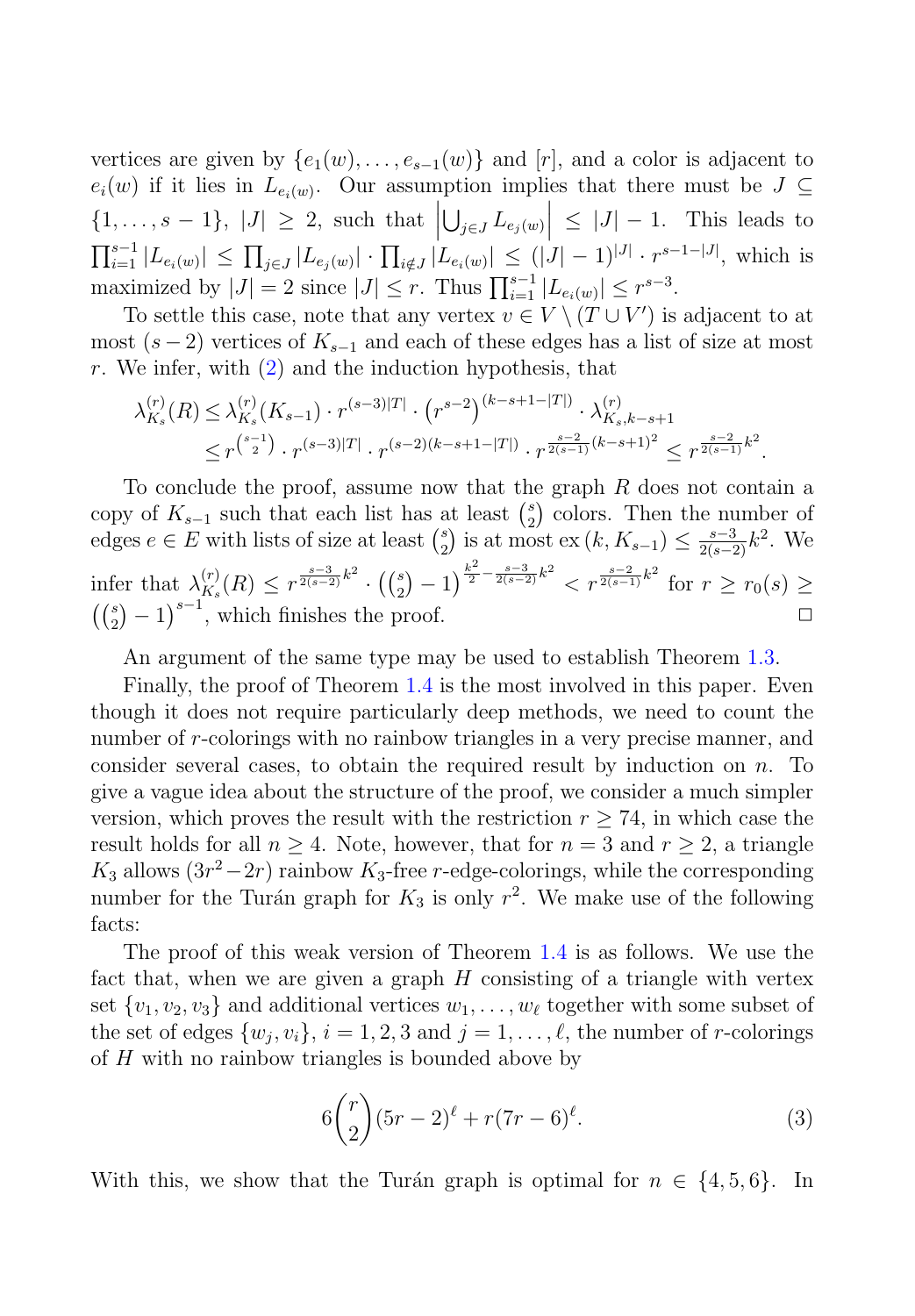particular, we need  $r \ge 74$  to ensure that  $(6 {r \choose 2} (5r - 2)^2 + r(7r - 6)^2) \cdot r \le r^6$ for all 5-vertex graphs.

To prove the result for all  $n \geq 7$ , fix an *n*-vertex graph G. If G is trianglefree, it certainly admits at most as many colorings as the Turán graph, so assume that G contains a triangle  $W = \{v_1, v_2, v_3\}$ . By the induction hypothesis, the number of r-colorings of  $G \setminus W$  with no rainbow triangle is at most  $r^{\lfloor (n-3)^2/4 \rfloor}$ . By (3), the total number of rainbow  $K_3$ -free r-colorings of G is at most  $(6\binom{r}{2}(5r-2)^{n-3}+r(7r-6)^{n-3})\cdot r^{\lfloor(n-3)^2/4\rfloor}$ . Since  $r^{\lfloor n^2/4\rfloor} \geq r^{(n^2-1)/4}$ and  $6\binom{r}{2}(5r-2)^{n-3} + r(7r-6)^{n-3} \leq 3r^2(5r)^{n-3} + r(7r)^{n-3}$ , we have

$$
\left[ \left( 3r^2(5r)^{n-3} + r(7r)^{n-3} \right) \cdot r^{\frac{(n-3)^2}{4}} < r^{\frac{n^2-1}{4}} \right] \Longleftrightarrow \left[ 3r \cdot 5^{n-3} + 7^{n-3} < r^{\frac{n-1}{2}} \right],
$$

which holds for  $r \geq 49$  and  $n \geq 7$  and establishes the claimed result.

Of course this result could be immediately improved for all  $r \geq 49$  by just considering the cases  $n \in \{4, 5, 6\}$  more closely. To extend this result to  $r \geq 10$ , in addition to counting the exact number of colorings for small graphs, we need to consider more cases in the induction hypothesis. As it turns out, we distinguish the cases where G contains a copy of  $K_3$ , but not of  $K_4$ , where G contains a copy of  $K_4$ , but not of  $K_5$ , and where G does contain  $K_5$  as a subgraph. As a consequence, the base of induction has to deal with the first five cases directly. We also believe that with additional effort (including precise computational assessment of the exact number of colorings with no rainbow triangles of all graphs up to a certain size), one could prove that the Turán graph is extremal for all  $r \geq 4$  for  $n \geq n_0(r)$ .

### **References**

- [1] Alon, N., J. Balogh, P. Keevash, and B. Sudakov, *The number of edge colorings with no monochromatic cliques.* J. London Math. Soc. (2) 70, 2004, 273–288.
- [2] Balogh, J., *A remark on the number of edge colorings of graphs.* European Journal of Combinatorics 27, 2006, 565–573.
- [3] Benevides, F. S., C. Hoppen, and R. M. Sampaio, *Edge-colorings of graphs avoiding a prescribed coloring pattern.* Sum(m)it: 240, Budapest, Hungary, 2014.
- [4] Erd˝os, P., *Some new applications of probability methods to combinatorial analysis and graph theory.* Proc. of the Fifth Southeastern Conference on Combinatorics, Graph Theory and Computing (Florida Atlantic Univ., Boca Raton, Fla., 1974), 39–51.